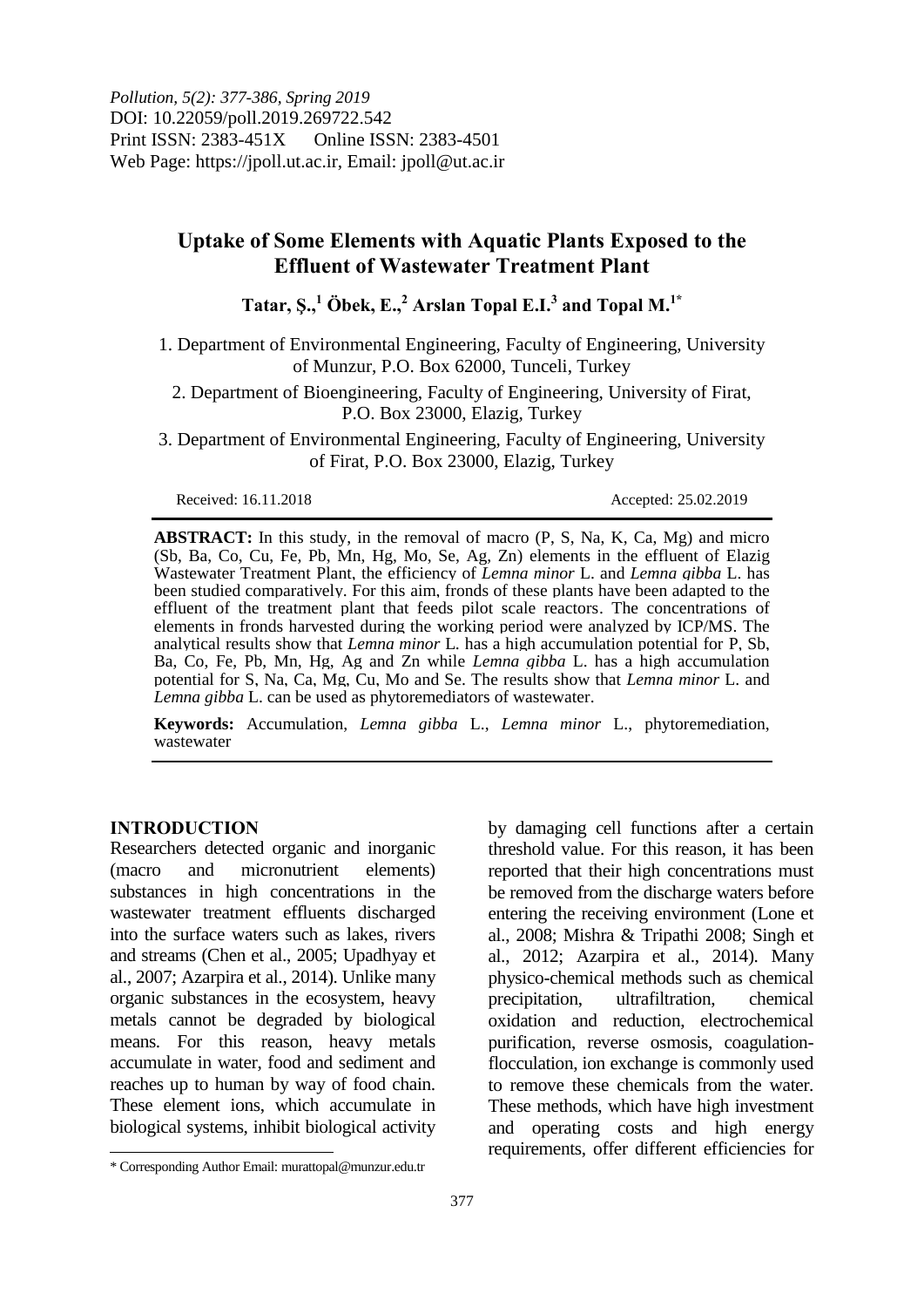different metals. When the metal concentration in water is in the range of 10- 100 mg/L they can be ineffective or excessively expensive (Miretzky et al., 2004; Hou et al., 2007). In recent years, phytoremediation techniques have been used as an environmentally friendly method, which is more effective and efficient, has lower investment and operating costs, requires less human power, and has less energy consumption than these methods (Singh et al., 2012; Dhir & Srivastava, 2013; Chaudhuri et al., 2014; Ren et al., 2017). It is known that *Lemna minor* L. and *Lemna gibba* L*.*, which are small and free floating duckweed (*Lemnaceae* family) species, which grow in shallow water bodies has the ability to remove macro and micro elements such as P, Ca, Mg, Zn, Ni, Fe, Cd, Cr, Fe, Cu, Mn, Pb from aqueous solutions (Rakhshaee et al., 2009; Khellaf & Zerdaoui, 2010). They have been suggested to be used as a test organism in polluted water studies because of their specific properties as described above.

Duckweed (family *Lemnaceae*) is a small, fragile, free-floating aquatic plant that flourishes in quiescent, shallow water bodies) (Öbek, 2009; Chaudhuri et al., 2011; Singh et al., 2012; Lu et al., 2011; Priya et al., 2012; Şaşmaz & Öbek, 2012; Favas et al., 2016). Many of these studies involve data on laboratory conditions that do not fully reflect natural conditions, or on the removal of one or more elements in dilute wastewater or synthetically prepared aqueous solutions. However, under natural conditions, aquatic macrophytes and other living things are not in contact with one another but with a mixture of different levels of one or more elements. An element in the mixture may act as a synergistic, antagonistic, or negligible mild enhancer of the other elements in the mixture (Paustenbach, 2000). Therefore, research data are needed to elucidate the absorption/accumulation efficiency or metabolic diversity of aquatic macrophyte

species at the site conditions. For the above reasons, in this study, it was aimed to determine the P, S, Na, K, Ca, Mg, Sb, Ba, Co, Cu, Fe, Pb, Mn, Hg, Mo, Se, Ag and Zn elements accumulation capacity of *Lemna minor* L. and *Lemna gibba* L. fronds from the effluent of the Elazig Municipal Wastewater Treatment Plant (EMWWTP).

## **MATERIAL AND METHODS**

The details of the practice and analysis in this study are carried out as given in Tatar & Öbek ,2014. *Lemna minor* L. and *Lemna gibba* L. plants were selected as material because of their properties as tolerance to environmental conditions, their prevalence and potentials to remove pollutants which are proved. These aquatic macrophytes were obtained from natural water ponds.

Four conical reactors (diameter of the top 50 cm, diameter of the bottom 40 cm, water column height 12 cm) which were feed with effluent of EMWWTP were operated with flow of 0.02 L/min. *Lemna gibba* L. and *Lemna minor* L. fronds were monocultured (Fig.1). 200 g *Lemna gibba* L. fronds were placed in two reactors while 200 g *Lemna minor* L. fronds were placed in the other two reactors. One of the reactors was used for daily analysis while the other one was used for plant replacement. Thus, plant was transferred from the second reactor to the first reactor which the plant samples are taken. 10 g of plant fronds and 50 mL of composite water samples were daily taken for element analysis. Water sample taken was filtered from the filter with pore size of 0.45 µm, and then placed in the tubes with  $0.1\%$  HNO<sub>3</sub>. Furthermore, 100 mL of composite water samples were placed in tubes and let at  $4^{\circ}$ C.

The WWTP is located in Elazig city, Turkey. The WWTP was shown in Fig. 2. Elazig Municipal Wastewater Treatment Plant consists of conventional activatedsludge system. In the EMWWTP, wastewater flows of about 36.000 and 54.000  $\text{m}^3/\text{d}$ (varies seasonally) are treated in a series of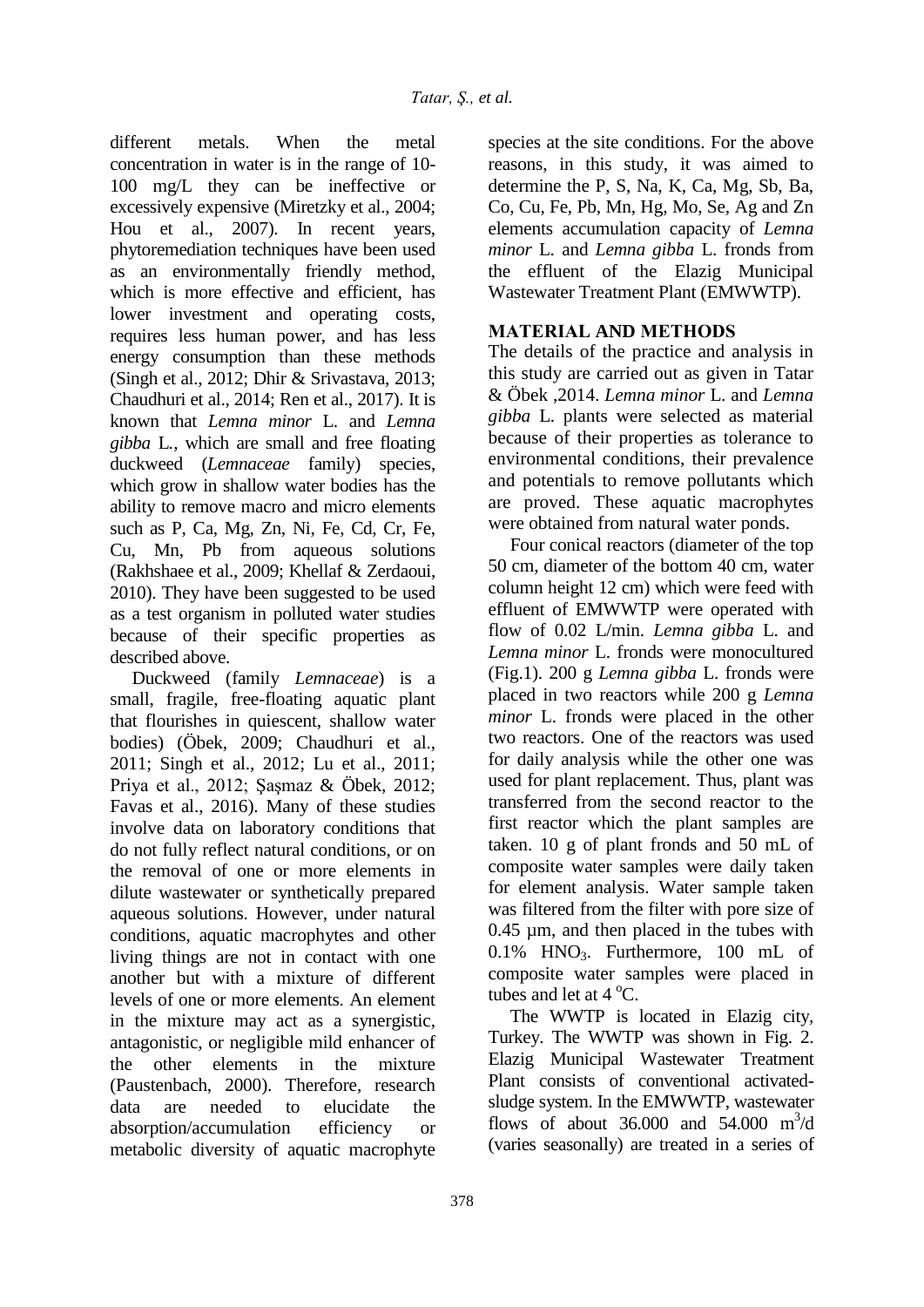pre-treatment (screens, a grit chamber), primary clarifier and cyclic activated sludge system, followed by a secondary clarifier, before being discharged into a surface water (Kehli stream) and eventually into Keban Dam Lake, which is an important source for city to supply water (drinking, usage and irrigation water) from it (Topal & Arslan Topal, 2011; Topal et al., 2015). Physicochemical properties of effluent of the EMWWTP are given in Table 1.



**Fig. 1. Experimental setup**



(1)Bar screen, (2) Grit chamber, (3) Centrifuge pump, (4) Distribution building, (5) Primary clarifiers, (6) Telescopic valve, (7) Aeration tanks, (8) Distribution building, (9) Secondary clarifiers, (10) Telescopic valve, (11) Centrifuge pump, (12) Distribution building, (13) Sludge thickening tanks, (14) Thickened sludge pump chamber, (15) Sludge digestion tanks, (16) Digested sludge pump chamber, (17) Sludge drying beds, (18) UV disinfection, (Belt press unit is exist, but it does not operated)

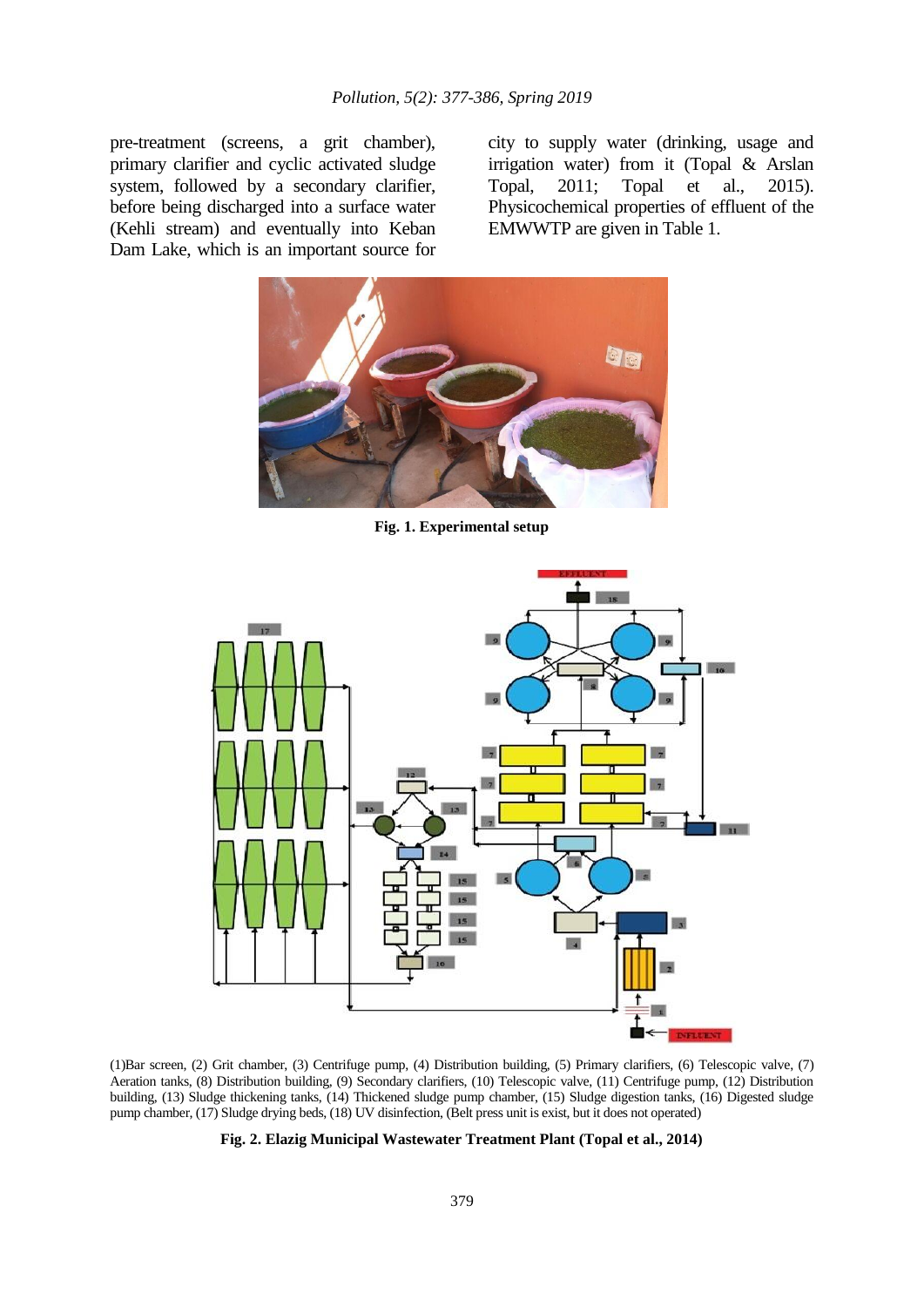| <b>Parameters</b><br>Unit     | P<br>ppb       | S<br>ppm     | K<br>ppm       | Na<br>ppm      | Ca<br>ppm       | Mg<br>ppm       | <b>Sb</b><br>ppb | Ba<br>ppb       | Co<br>ppb      |
|-------------------------------|----------------|--------------|----------------|----------------|-----------------|-----------------|------------------|-----------------|----------------|
| Detection<br>Limit            | 0.001          | 0.01         | 0.001          | 0.01           | 0.01            | 0.001           | 0.02             | 0.1             | 0.01           |
| Wastewater<br>$(n=3)(\pm SD)$ | $3266 \pm 105$ | $30+2$       | $18.33+0.2$    | $112 + 6$      | $79.54 \pm 2.3$ | $30.13 \pm 0.1$ | $0.34 \pm 0.05$  | $39.38 \pm 3.3$ | $0.29 \pm 0.2$ |
| Parameters<br>Unit            | Cu<br>ppb      | Fe<br>ppb    | Pb<br>ppb      | Mn<br>ppb      | Hg<br>ppb       | Mo<br>ppb       | <b>Se</b><br>ppb | Ag<br>ppb       | Zn<br>ppb      |
| Detection<br>Limit            | 0.01<br>0.001  |              | 0.01           |                |                 | 0.01            | 0.1              | 2               | 0.1            |
| Wastewater<br>$(n=3)$         | $3.1 \pm 0.3$  | $466 \pm 32$ | $15.6 \pm 0.2$ | $37.4 \pm 0.2$ | < 0.1           | $3.1 \pm 0.3$   | $1.9 + 0.3$      | $0.31 \pm 0.1$  | $28.8 \pm 0.3$ |

**Table 1. Physicochemical properties of effluent of the EMWWTP**

10 g plant fronds taken daily were dried under atmospheric conditions and then placed in porcelain crucible. The samples dried at 70 $\degree$ C during 24 hours in incubator were weighted and net dry weights of the fronds were determined. All frond samples were ignited at  $250^{\circ}$ C during 24 hours in muffle furnace. The water samples and ash samples were sent to Canada (ACME) for the analysis of elements (P, S, Na, K, Ca, Mg, Sb, Ba, Co, Cu, Fe, Pb, Mn, Hg, Mo, Se, Ag and Zn). The samples were analyzed by inductive coupled plasma mass spectroscopy (ICP/MS-Perkin-Elmer ELAN 9000) technique. Detection limit (DL) which several metals determined are as follows: P: 0.001, S: 0.01, Na: 0.001, K: 0.01, Ca: 0.01, Mg: 0.001, Sb: 0.02, Ba: 0.1, Co: 0.01, Cu: 0.01, Fe: 0.001, Pb: 0.01, Mn: 1, Hg: 1, Mo: 0.01, Se: 0.1, Ag: 2 and Zn: 0.1. Some of the results of the elements was previously presented at the International Energy and Conference held in Gaziantep (Turkey) (Tatar et al., 2017a; Tatar et al., 2017b). The analysis results done for plants were calculated as dry weight basis. All analysis was done triplicate. The results were evaluated by comparing the values of control group and the treated ones. Physicochemical analysis of water samples was done according to Standard Methods (APHA, 1995).

One-way variance analysis (ANOVA), Tukey test  $(p<0.05)$ , independent sample t test in SPSS (SPSS 15.0 for Windows) package program was used in the statistical evaluation of the data obtained. Data were given as the mean of three independent analysis  $(\pm SD)$ . Furthermore, correlations between the parameters were evaluated by Pearson correlation test.

#### **RESULTS AND DISCUSSION**

The concentration of some elements (P, S, Na, K, Ca, Mg, Sb, Ba, Co, Cu, Fe, Pb, Mn, Hg, Mo, Se, Ag and Zn) detected in the fronds of *Lemna gibba* L. and *Lemna minor* L. before and after the study were given in Figure 3.

*Lemna minor* L. fronds in the reactors with effluent accumulated elements from water as follows, except Ca and K: P by 770% (at day 7), S by 36% (at day 7), Na by 101% (at day 7), Mg by 9% (at day 1), Sb by 80% (at day 6), Ba by 39% (at day 7), Co by 95% (at day 5), Cu by 17% (at day 6), Fe by 101% (at day 4), Pb by 81% (at day 6), Mn by 1638% (at day 7), Hg by 310% (at day 6), Mo by 49% (at day 6), Se by 90% (at day 6), Ag by 469% (at day 6), Zn by 122% (at day 7)(P<0.05). *Lemna gibba* L. fronds accumulated elements as follows, except K: P by 303% (at day 7), S by 44% (at day 4), Na by 119% (at day 7), Ca by 16% (at day 3), Mg by 12% (at day 2), Sb by 62% (at day 6), Ba by 18% (at day 4), Co by 51% (at day 7), Cu by 131% (at day 4), Fe by  $32\%$  (at day 4), Pb by 68% (at day 6), Mn by 14% (at day 4), Hg by 158% (at day 4), Mo by 142% (at day 7), Se by 130% (at day 4), Ag by 350% (at day 4), Zn by 21% (at day 4)( $P < 0.05$ ).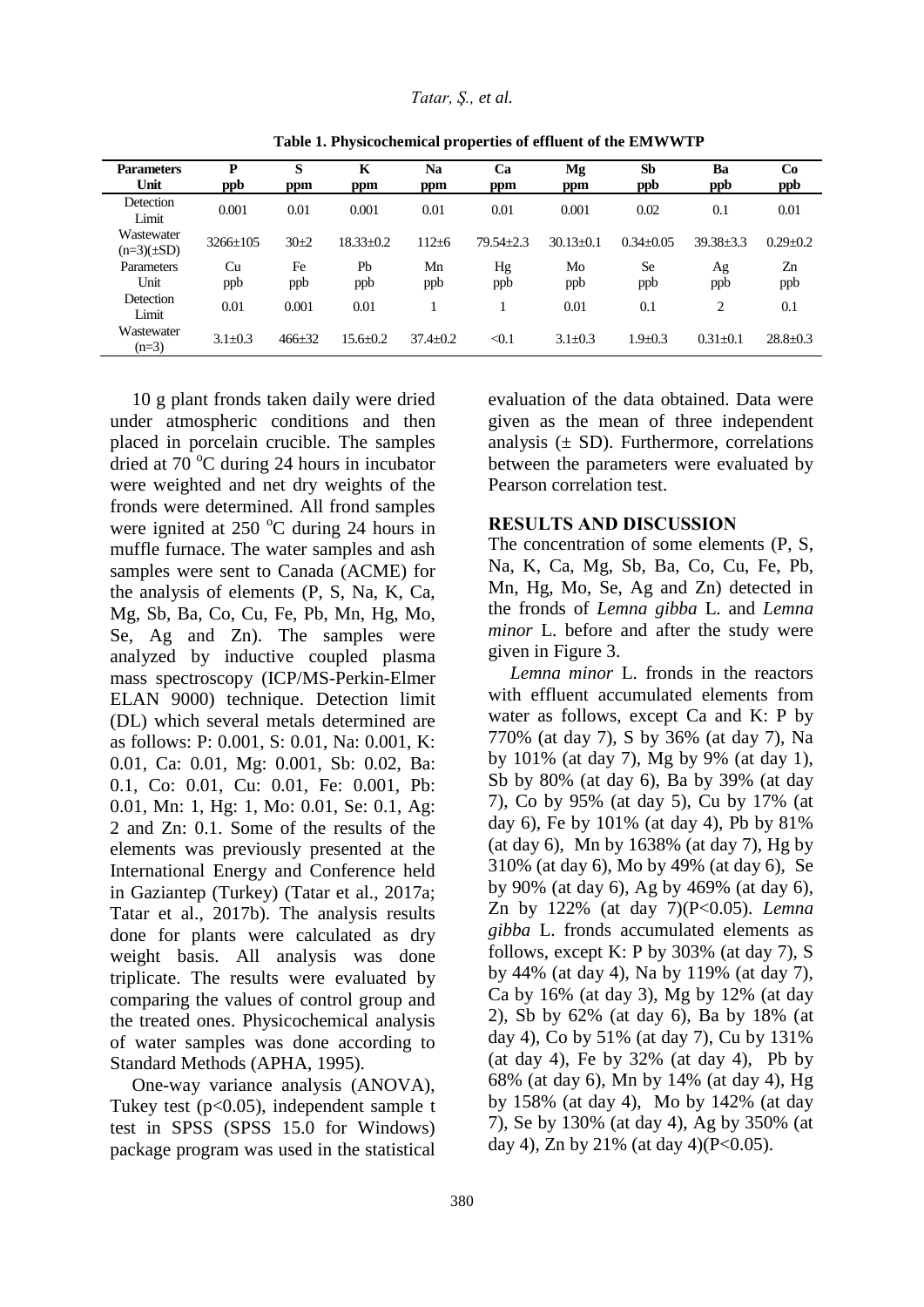*Pollution, 5(2): 377-386, Spring 2019*



**Fig. 3. The concentrations of some elements in the fronds of** *Lemna gibba* **L. and** *Lemna minor* **L. before and after the study**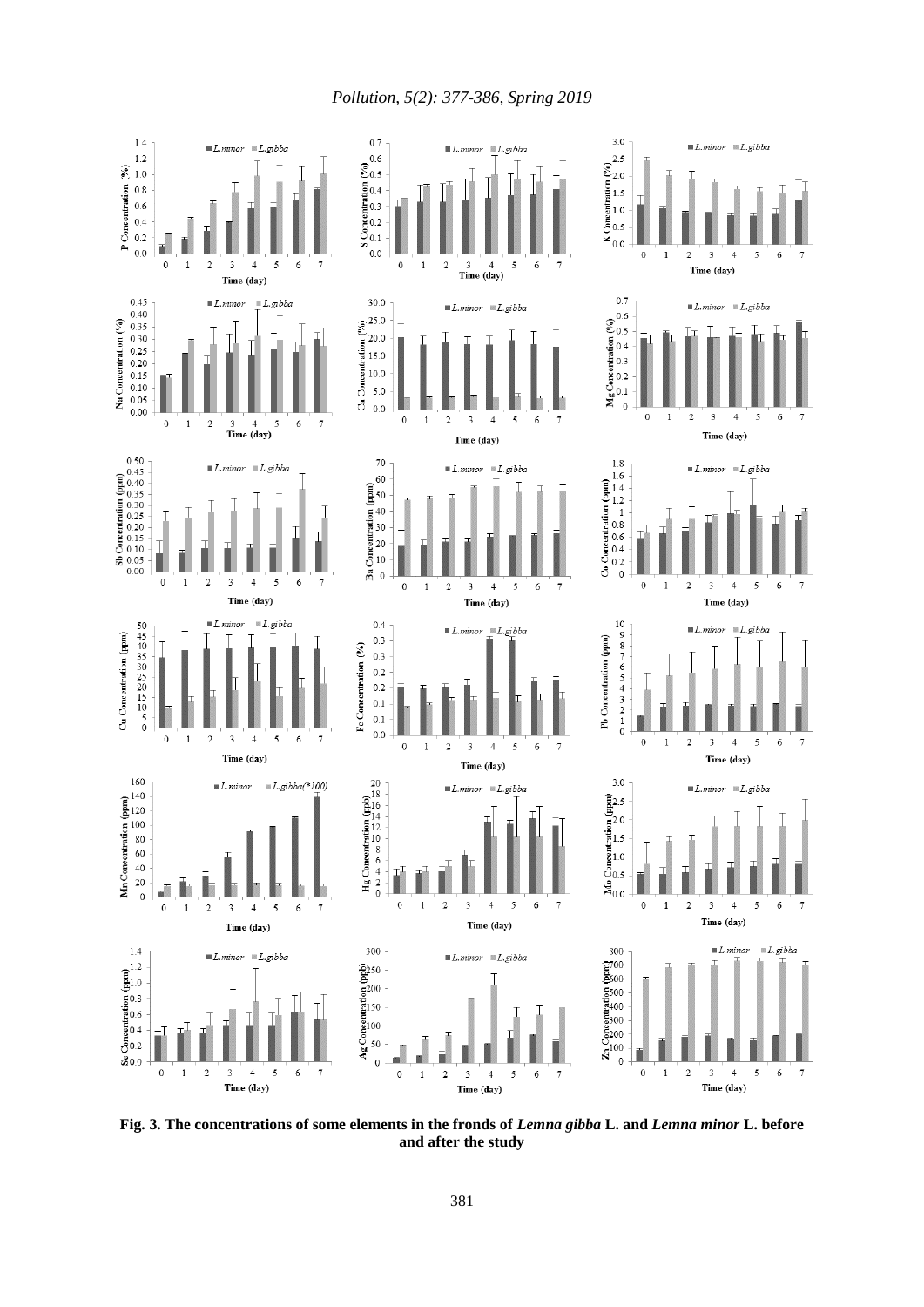The analytical results showed that two different of the same genus growths in same conditions were accumulated macro and micro elements at various levels according to incubation period. According to the percentage of the mean of the accumulation levels in the fronds, the order of presence of *Lemna minor* L. to accumulate the elements is as follows:  $Mn > P > Ag > Hg > Fe > Zn > Co > Pb > Na >$ Se> Sb> Mo> Ba> S> Cu> Mg while the order of preference of *Lemna gibba* L. is as follows: Ag> P> Hg> Cu> Se> Mo> Na> Pb>  $Co > S > Fe > Sb > Zn > Ba > Mn > Ca >$ Mg. Furthermore, *Lemna minor* L. accumulated P, Sb, Ba, Co, Fe, Pb, Mn, Hg, Ag and Zn more efficiently than *Lemna gibba* L. *Lemna gibba* L. accumulated S, Na, Ca, Mg, Cu, Mo and Se more efficiently than *Lemna minor* L.  $(p<0.05)$ . The results of this study were compared with the studies of Öbek (2009) and Şaşmaz & Öbek (2012) those were similar to the conditions of this study. Öbek (2009) and Şaşmaz & Öbek (2012) studied the accumulation of elements in *Lemna gibba* L. plant adapted to the waters of the secondary clarifier of the wastewater treatment plant. In the study of Öbek (2009), concentrations of P, Ca, Mg, Cd, Al, Fe, Zn, Ni, Pb, Cr were 0.66 (%), 3.66 (%), 0.38 (%), 0.046 ppm, 167 µg/g, 0.03 (%), 8 ppm, 7.2 ppm, 0.31 ppm, 0.9 ppm, in the plant structure before the study. In the next days of the study, particular increases were seen and the highest concentrations were reported as 0.74 (%) (at day 5), 4.3 (%) (at day 2), 0.38 (%), 0.07 ppm (at day 6), 767 µg/g (at day 2), 0.13 (%) (at day 5), 37.66 ppm (at day 6), 7.63 ppm (at day 5) ve 1.19 ppm (at day 5), 6 ppm (at day 5). Şaşmaz & Öbek (2012) reported that Ag and As concentrations in the fronds of *Lemna gibba* L. were 11 ppb and 26 ppm before the study and the maximum concentrations were 264.3 ppb (at day  $6$ ) and  $64.33$  ppm (at day  $5$ ). When we compare our study with these studies,

the accumulation values were lower than ours. This situation could be the result of the physicochemical properties of the water that the plant fronds were adopted. It was reported that some elements (P, S, Na, K, Ca, Co, Cu, Fe, Mg, Mn, Mo, Se and Zn) are essential while some do not (Sb, Ba, Pb, Ag and Hg) for several biochemical and physiological functions in biological systems (Tchounwou et al., 2012). It was reported that aquatic plants accumulate macro and micro element ions via their root and other organs higher than the concentrations detected in the water whether necessary or not for their lives. Also, it was reported that accumulation amounts were changed between kinds and the difference sourced from the biological characteristics (Demirezen & Aksoy 2004; Deng et al. 2004; Miretzky et al. 2004; Aksoy et al., 2005; Upadhyay et al. 2007; Bragato et al., 2009; Öbek 2009; Şaşmaz and Öbek 2012; Azarpira et al., 2014; Parzych et al., 2015). Parzych et al. (2015) reported that the absorbance and accumulation of the compounds by plants are especially as a result of the physiological request. For example, Mg is an important essential macronutrient for plant system and plays several important functions (Rehman et al. 2018), with some 75% of leaf Mg involved in protein synthesis and 15–20% of total Mg associated with chlorophyll pigments, acting mainly as a cofactor of a series of enzymes involved in photosynthetic carbon fixation and metabolism (Guo et al., 2016). The macronutrients (N, P, K, Ca, Mg) are required by plants in relatively large quantities (>0.1% of dry mass) (Maathuis, 2009; Munyati, 2018). Upadhyay et al. (2007) reported that the difference between the plant species reflects the metabolism activities and difference between their growths. This also showed the capacity difference on the element removal. It was reported that metal uptake could decrease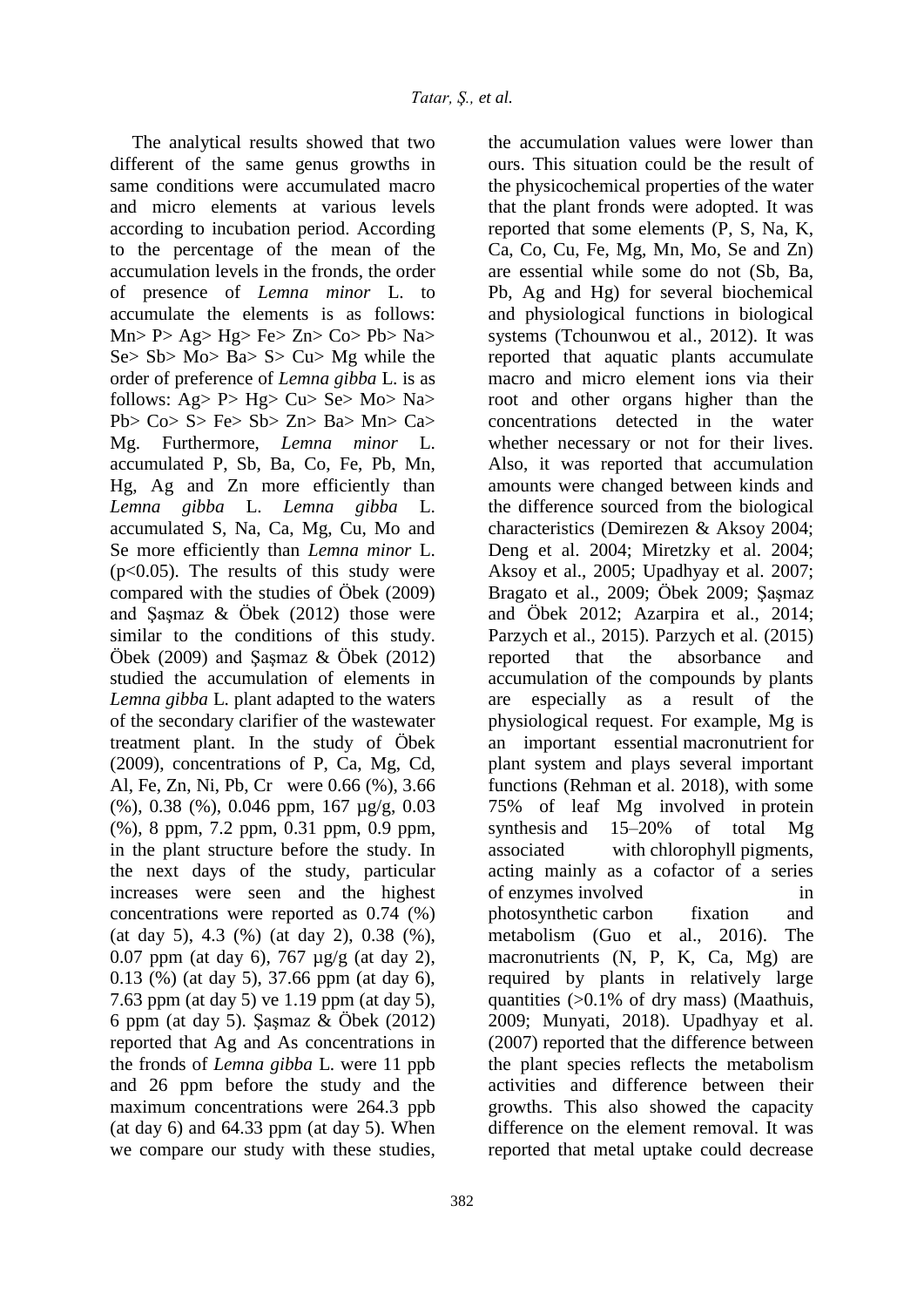by time and accumulation because of the toxic effects (Duman et al., 2009; Azarpira et al., 2014) and the main aim of this mechanism. Some decreases at some days were seen in amounts of some elements accumulated in this study. Some of the amounts of the accumulated elements in *Lemna minor* L. fronds were as follows: Mg (at day 2), Al (at day 4), Sb (at day 7), As (at day 2) Co ( at day 6), Fe (at day 5), Pb (at day 3), Hg (at day 7), Ag (at day 7), Zn (at day 4) and *Lemna gibba* L. S (at day 4), Na (at days 2, and  $5-7$ ), Ca (at day 3), Mg (at days 3-5), Sb (at day 7), As (at day 4), Ba (at day 4), Co (at day 5), Cu (at day 5), Fe (at day 5), Pb (at day 5), Hg (at day 7), Se (at day 5), Ag (at day 5), Zn (at day 7) (Figure 3).

These decreases could be result of the dropping back of the live to prevent the toxicity of the metals. Metal accumulation changed by time and concentrate at first days. These data show us that accumulated metals by *Lemna minor* L. and *Lemna gibba* L. are leaved to the water in some periods. To prevent this situation, the plants should be regularly harvested at certain times. Plant biomass containing accumulated heavy metals can be

combusted to get energy and the remaining ash is considered as "bio-ore". This bio-ore can be processed for the recovery or extraction of the heavy metals. An advantage of phyto-mining is the sale of energy from combustion of the biomass (Anderson et al., 1999). Sood et al. (2012) reported that the accumulation difference between the different plant species or some plant kind and/or species was because of the tolerance level of them. They also reported that this difference was result of phytoremediation potential, chemical species and initial concentration of metals, temperature, pH redox potential, salinity and interaction between the heavy metals. Some elements increase the uptake of the others while the others decrease (Kacar & İnal, 2008). An element in the growth environment could effect of the absorption by the plant via enhancing of the effects of the other elements in the environment (synergistic), reducing (antagonistic) or milder at neglect level (simple interaction) effect (Paustenbach, 2000). In this study, the correlation results between elements in the fronds of *Lemna minor* L. and *Lemna gibba* L. under the effect of the effluent is given in Table 2.

**Table 2. The correlation results between elements in the fronds of** *Lemna minor* **L. and** *Lemna gibba* **L. under the effect of the effluent**

|    | P        | S        | K        | Na       | Mg       | Ca       | Ba       | Mn       | Ag       | Hg       | Fe       | Zn       | Co       | Pb       | <b>Se</b> | Sb       | Mo       | Cu       |
|----|----------|----------|----------|----------|----------|----------|----------|----------|----------|----------|----------|----------|----------|----------|-----------|----------|----------|----------|
| P  |          | 0.918    | $-0.961$ | 0.689    | 0.592    | 0.298    | 0.838    | 0.461    | 0.834    | 0.874    | 0.917    | 0.879    | 0.887    | 0.926    | 0.785     | 0.567    | 0.951    | 0.920    |
| S  | 0.977    |          | $-0.917$ | 0.906    | 0.686    | 0.537    | 0.810    | 0.634    | 0.834    | 0.721    | 0.890    | 0.964    | 0.926    | 0.938    | 0.858     | 0.491    | 0.943    | 0.879    |
| K  | $-0.630$ | 0.041    |          | $-0.776$ | $-0.504$ | $-0.324$ | $-0.731$ | $-0.390$ | $-0.712$ | $-0.860$ | $-0.838$ | $-0.939$ | $-0.922$ | $-0.966$ | $-0.718$  | $-0.673$ | $-0.957$ | $-0.828$ |
| Na | 0.825    | 0.914    | 0.010    |          | 0.619    | 0.693    | 0.562    | 0.608    | 0.589    | 0.459    | 0.685    | 0.927    | 0.850    | 0.829    | 0.703     | 0.405    | 0.811    | 0.635    |
| Mg | 0.645    | 0.757    | 0.624    | 0.747    |          | 0.539    | 0.551    | 0.670    | 0.604    | 0.219    | 0.849    | 0.612    | 0.690    | 0.625    | 0.651     | 0.193    | 0.609    | 0.716    |
| Ca | $-0.610$ | $-0.703$ | $-0.128$ | $-0.805$ | $-0.665$ |          | 0.326    | 0.797    | 0.319    | $-0.007$ | 0.371    | 0.569    | 0.357    | 0.376    | 0.527     | $-0.021$ | 0.434    | 0.192    |
| Ba | 0.098    | 0.929    | $-0.157$ | 0.745    | 0.556    | $-0.471$ |          | 0.612    | 0.984    | 0.654    | 0.812    | 0.697    | 0.710    | 0.769    | 0.918     | 0.426    | 0.820    | 0.882    |
| Mn | 0.995    | 0.975    | $-0.017$ | 0.827    | 0.668    | $-0.590$ | 0.974    |          | 0.637    | 0.248    | 0.606    | 0.608    | 0.387    | 0.496    | 0.836     | 0.223    | 0.455    | 0.464    |
| Ag | 0.909    | 0.856    | $-0.368$ | 0.718    | 0.349    | $-0.388$ | 0.928    | 0.906    |          | 0.655    | 0.838    | 0.699    | 0.716    | 0.755    | 0.923     | 0.365    | 0.799    | 0.915    |
| Hg | 0.920    | 0.849    | $-0.317$ | 0.695    | 0.386    | $-0.429$ | 0.944    | 0.927    | 0.958    |          | 0.685    | 0.722    | 0.652    | 0.767    | 0.609     | 0.649    | 0.731    | 0.730    |
| Fe | 0.443    | 0.337    | $-0.525$ | 0.292    | $-0.069$ | 0.013    | 0.542    | 0.464    | 0.548    | 0.671    |          | 0.826    | 0.876    | 0.884    | 0.826     | 0.501    | 0.869    | 0.947    |
| Zn | 0.708    | 0.756    | $-0.242$ | 0.786    | 0.457    | $-0.779$ | 0.638    | 0.646    | 0.615    | 0.523    | 0.061    |          | 0.909    | 0.957    | 0.801     | 0.626    | 0.916    | 0.765    |
| Co | 0.731    | 0.680    | $-0.480$ | 0.654    | 0.208    | $-0.251$ | 0.784    | 0.734    | 0.812    | 0.823    | 0.858    | 0.473    |          | 0.956    | 0.700     | 0.563    | 0.950    | 0.876    |
| Pb | 0.595    | 0.623    | $-0.531$ | 0.714    | 0.236    | $-0.679$ | 0.566    | 0.532    | 0.603    | 0.535    | 0.249    | 0.922    | 0.554    |          | 0.804     | 0.733    | 0.945    | 0.859    |
| Se | 0.854    | 0.826    | $-0.435$ | 0.756    | 0.316    | $-0.609$ | 0.827    | 0.827    | 0.923    | 0.868    | 0.368    | 0.793    | 0.670    | 0.795    |           | 0.522    | 0.765    | 0.810    |
| Sb | 0.887    | 0.871    | $-0.059$ | 0.687    | 0.566    | $-0.602$ | 0.854    | 0.853    | 0.810    | 0.753    | 0.073    | 0.785    | 0.426    | 0.643    | 0.859     |          | 0.517    | 0.457    |
| Mo | 0.980    | 0.946    | $-0.111$ | 0.776    | 0.560    | $-0.533$ | 0.962    | 0.979    | 0.954    | 0.937    | 0.413    | 0.657    | 0.708    | 0.548    | 0.891     | 0.896    |          | 0.875    |
| Cu | 0.719    | 0.718    | $-0.584$ | 0.754    | 0.245    | $-0.594$ | 0.716    | 0.671    | 0.786    | 0.721    | 0.404    | 0.866    | 0.699    | 0.960    | 0.900     | 0.720    | 0.703    |          |

*Lemna minor* L. (shown in grey color), *Lemna gibba* L. (shown in blue color)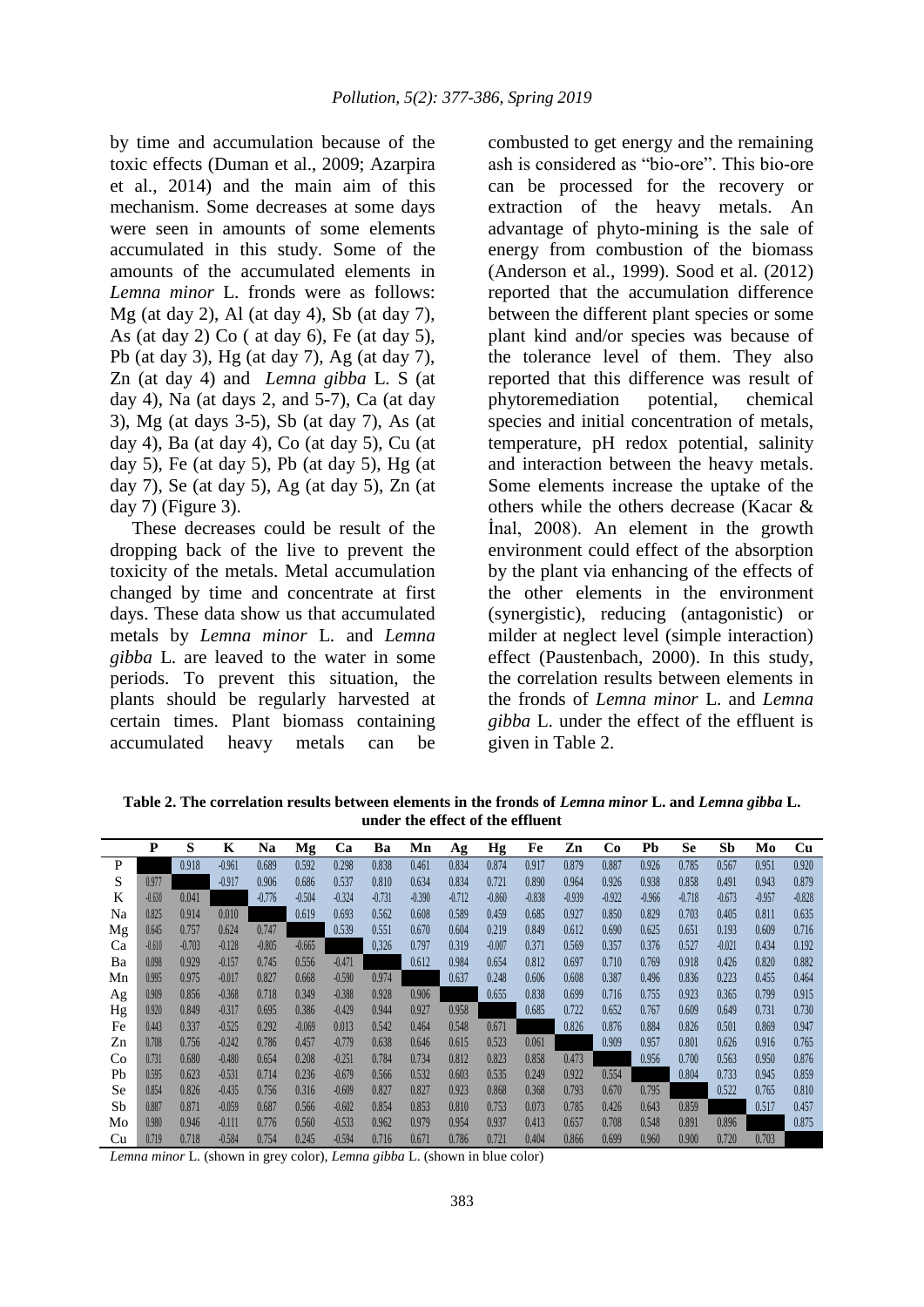The correlation expression is change between  $+1$  and  $-1$ . The expressions from 0.5 to 1 shows high correlations, the expressions from 0.3 to 0.5 shows medium correlations, the expressions from 0.0 to 0.3 shows weak and valueless correlations.

When the correlations between the elements are investigated, it is seen that the relationship between K and Ca and the other elements in the frond of *Lemna minor* L. and the relationship between K and Ca and the other elements in the frond of *Lemna gibba* L. was negative  $(p<0.05)$ . The relationship between the other elements was positive  $(p<0.05)$ . There was a negative relationship between concentrations of Ca and concentrations of Hg and Sb in the frond of *Lemna gibba* L. (p<0,05). Şaşmaz et al (2015) reported that there was negative relationship (antagonism) between elements as follows: Fe relationship with Na, P, S, Mn and Na and P relationship with Cu, Pb, Zn, As and S relationship with Cu, Pb and Mn relationship with Cu, Pb, As. Contrary to this, in this study, there was a positive relationship between these elements. Synergistic and antagonistic effects are also reported in the study of Khan et al. (2016). They were conducted a study to evaluate the effects of Cd, Pb and Cd–Pb mix on bioaccumulation of different nutrients in three edible plant species. Their results indicated significant variations in elemental concentrations. The different responses at various metal treatments are due to synergistic and antagonistic effects, as the same metal responded differently at variable concentration. Similarly, the effects also varied among the plant species which may be linked with their uptake mechanisms (Khan et al., 2016). In our study, the difference could be result of the properties of the waters. The obtained results showed that there was a synergic effect in the uptake capacity of the plants grown in the environments rich in macro and micro element ions and plants increased the accumulation capacities of these element ions.

### **CONCLUSION**

There were high, low and weak correlations in the positive direction between K and Ca in *Lemna minor* L., and elements in *Lemna gibba* L. except K. When the contents of the studied micro elements in *Lemna minor* L. frond are examined, high positive correlation for P-S, P-Na, P-Na, P-Mg, P-Mn, P-Ag, P-Hg, P-Zn, P-Co, P- Pb, P-Se, P-Sb, P-Mo, P-Cu, moderate positive correlation for P-Fe, low positive correlation for P-Ba, and highly negative correlation for Ca and K were found. Among the elements in the *Lemna gibba* L. frond, high positive correlation was found for P-S, P-Na, P-Mg, P-Ba, P-Ag, P-Hg, P-Fe, P-Zn, P-Co, P- Pb, P-Se, P-Sb, P-Mo, P-Cu, medium positive correlation was found for P-Mn, low positive correlation was found for P-Ca and highly negative correlation for K. The results of this study can be said as follows: 1) the elements in the effluent may cause a food chain hazard due to the accumulation levels in both plant fronds, 2) these plants can be used for the improvement of domestic and agricultural wastewater, which is rich in macro and micro elements, and water bodies that have undergone eutrophication, 3) these macrophytes, which are easy to collect, can be used as an indicator plant transport in order to understand the pollution situation in aquatic environments.

#### **REFERENCES**

Aksoy, A., Demirezen, D. and Duman, F. (2005). Bioaccumulation, detection and analyses of heavy metal pollution in Sultan marsh and its environment. Water Air Soil Poll. 164(1-4); 241-255.

Anderson, C.W.N., Brooks, R.R., Chiarucci, A., LaCoste, C.J., Leblanc, M., Robinson, B.H., Simcock, R. and Stewart, R.B. (1999). Phytomining for nickel, thallium and gold. J Geochem. Explor., 67(1-3), 407-415.

APHA (1995). Standard Methods for the Examination of Water and Wastewater. 19th Edition, American Public Health Association, Inc., Newyork.

Azarpira, H., Behdarvand, P., Dhumal, K. and Pondhe, G. (2014). Wastewater remediation by using *Azolla* and *Lemna* for selective removal of mineral nutrients. Int. J. Bio., 4(3); 66-73.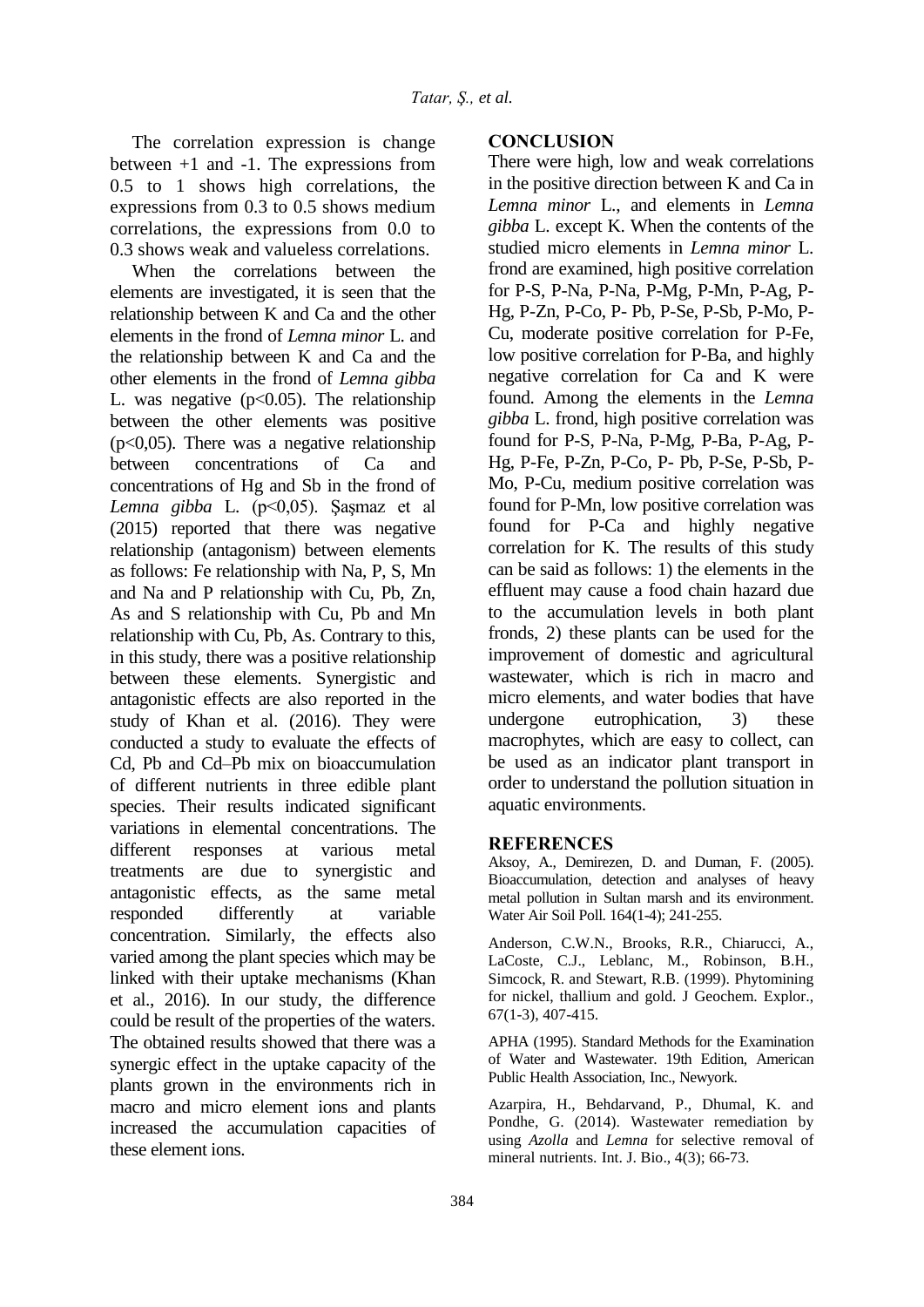Bragato, C., Schiavon, M., Polese, R., Ertani, A., Pittarello, M. and Malagoli, M. (2009). Seasonal variations of Cu Zn, Ni and Cr concentration in *Phragmites australis* (Cav.) Trin ex Steudel in a constructed wetland of North Italy. Desalination., 246(1-3); 35–44.

Chaudhuri, D., Majumder, A., Misra, A.K. and Bandyopadhyay, K. (2014). Cadmium Removal by *Lemna minor* and *Spirodela polyrhiza*, Int. J. Phytoremediation., 16(7-12); 1119–1132.

Chen, Y., Wang, C. and Wang, Z. (2005). Residues and source identification of persistent organic pollutants in farmland soils irrigated by effluents from biological treatment plants. Environ. Intl., 31(6); 778–783.

Deng, H., Ye, Z.H. and Wong, M. H. (2004). Accumulation of lead, zinc, copper and cadmium by 12 wetland plant species thriving in metalcontaminated sites in China, Environ. Pollut., 132(1); 29–40.

Demirezen, D., and Aksoy, A. (2004). Accumulation of heavy metals in *Typha angustifolia* (L.) and *Potamogeton pectinatus* (L.) living insulta Marsh (Kayseri, Turkey). Chemosphere., 56(7); 685–696.

Dhir, B. and Srivastava, S. (2013). Heavy metal tolerance in metal hyperaccumulator plant, Salvinia natans. Bull. Environ. Contam Toxicol., 9(6); 720– 724.

Duman, F., Leblebici, Z. and Aksoy, A. (2009). Bioaccumulation of Nickel, Copper, and Cadmium by *Spirodela polyrhiza* and *Lemna gibba*. J. Freshw. Ecol., 24(1); 177-179.

Favas, P.J.C., Pratas, J., Paul, M.S., Sarkar, S.K., Prasad, M.N.V. (2016). Phytofiltration of Metal(loid)-Contaminated Water: The Potential of Native Aquatic Plants. Phytoremediation, 305-343.

Guo, W., Nazim, H., Liang, Z. and Yang, D. (2016). Magnesium deficiency in *plants*: An urgent problem, The Crop. Journal., 4(2); 83-91.

Hou, W., Chen, X., Song, G., Wang, Q. and Chi Chang, C. (2007). Effects of copper and cadmium on heavy metal polluted waterbody restoration by duckweed (L. *minor*), Plant Physiol. Biochem., 45(1); 62-69.

Kacar, B. and İnal, A. (2008). Bitki Analizleri. Nobel Yayın No: 1241, Fen Bilimleri, 63. s. 892. Nobel Yayın Dağıtım Ltd. Şti. Ankara. (in Turkish)

Khan, A., Khan, S., Alam, M., Amjad Khan, M., Aamir, M., Qamar, Z., Rehman, Z. and Perveen, S. (2016). Toxic metal interactions affect the bioaccumulation and dietary intake of macroand micro-nutrients, Chemosphere., 146; 121-128.

Khellaf, N. and Zerdaoui, M. (2010). Growth, photosynthesis and respiratory response to copper in *Lemna minor:* a potential use of duckweed in biomonitoring. Iranian J. Environ. Health Sci. Eng., 7(2); 299-306.

Lone, M.I., He, Z., Stoffella, P.J. and Yang, X. (2008). Phytoremediation of heavy metal polluted soils and water: Progresses and perspectives. J. Zhejiang Univ. Sci. B., 9(3); 210-220.

Lu, Q., He, Z.L., Graetz, D.A., Stofella, P.J. and Yang, X. (2011). Uptake and distribution of metals by water lettuce (*Pistia stratiotes* L.). J. Environ. Sci. Poll. Res., 18; 978-986.

Maathuis, F.J. (2009). Physiological functions of mineral macronutrients, Curr. Opin. Plant Biol., 12(3); 250-258.

Miretzky, P., Saralegui, A. and Cirelli, A.F. (2004). Aquatic Macrophytes Potential for the Simultaneous Removal of Heavy Metals (Buenos Aires, Argentina). Chemosphere., 57(8); 997–1005.

Mishra, V.K. and Tripathi, B.D. (2008). Concurrent removal and accumulation of heavy metals by the three aquatic marcophytes. Bioresour. Technol., 99(15); 7091-7097.

Munyati, C. (2018). Spatial variations in *plant* nutrient concentrations in tissue of a grass species as influenced by grazing intensity in a confined savannah rangeland, J. Arid Environ., 155; 46-58.

Öbek, E. (2009). Bioaccumulation of heavy metals from the secondary treated municipal wastewater by *Lemna gibba*, Fresen. Environ. Bull., 18(11a); 2159-2164.

Parzych, A.E., Cymer, M., Jonczak, J. and Szymczyk, S. (2015). The ability of leaves and rhizomes of aquatic plants to accumulate macro-and micronutrients, J. Ecol. Eng., 16 (3); 198–205.

Paustenbach, D.J. (2000). The Practice of Exposure Assessment: A State-of-the-art Revıew. J. Toxicol. Environ. Health, Part B, 3(3); 179-291.

Priya, A., Avishek, K. and Pathak, G. (2012). Assessing the potentials of *Lemna minor* in the treatment of domestic wastewater at pilot scale. Environ. Monit. Assess., 184; 4301-4307.

Rakhshaee, R., Giahi, M. and Pourahmad, A. (2009). Studying effect of cell wall's carboxyl– carboxylate ratio change of *Lemna minor* to remove heavy metals from aqueous solution, J. Hazard. Mater., 163(1); 165-173.